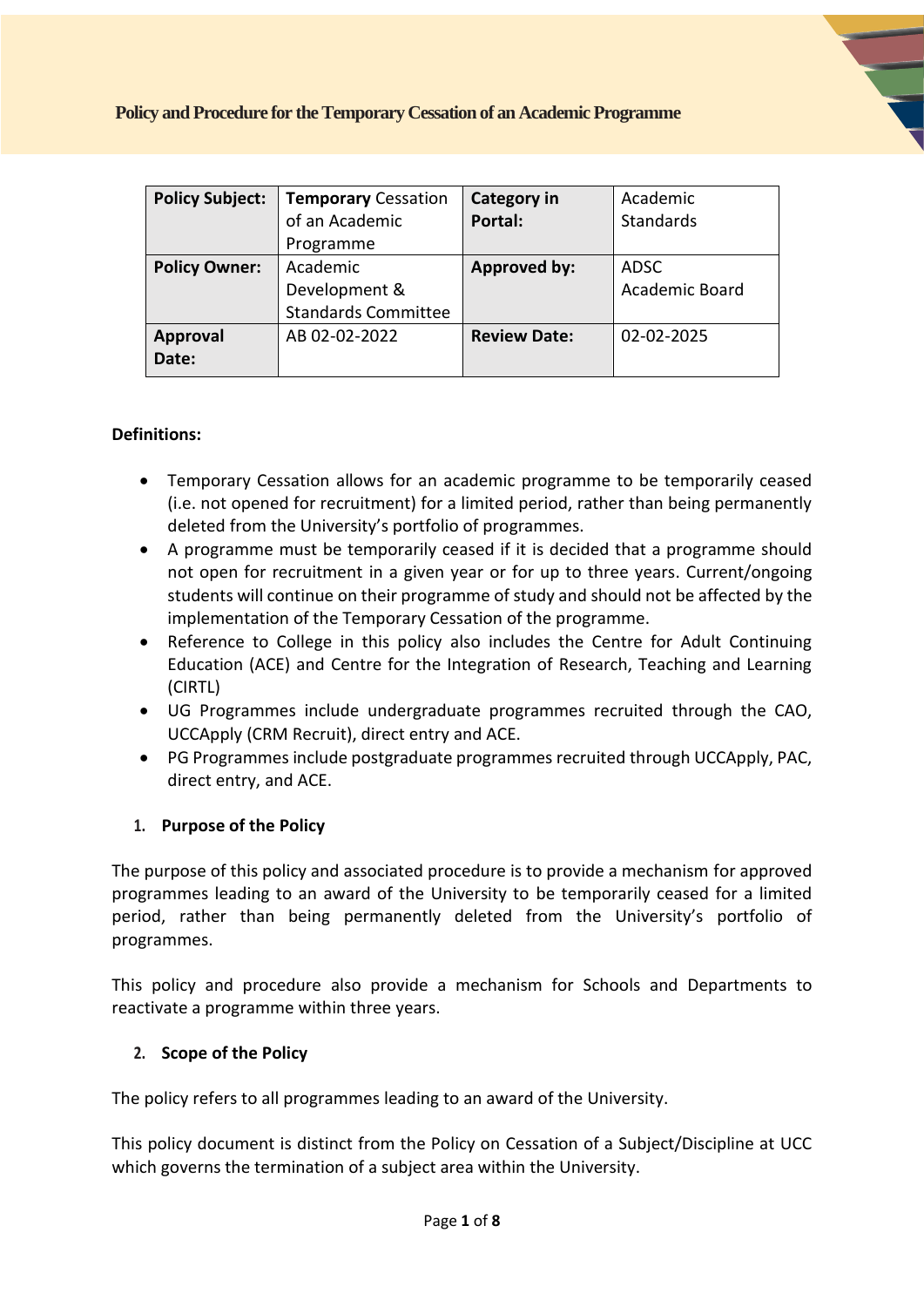## **3. Policy Statement**

A College, School or Department may wish to temporarily cease a programme for several reasons. It is imperative that a decision to temporarily cease a programme is made sufficiently far in advance so as not to disadvantage applicants and to minimise resource waste for all stakeholders; there are many steps involved in opening a programme including the configuration of systems, updates to the prospectus pages and updates to recruitment activities and meeting CAO deadlines. Likewise, there are many steps involved in closing a programme after it has been opened for recruitment including the reimbursement of application fees and liaising with applicants to find alternative study options and updating the prospectus. There is also the risk of reputational damage to the University in withdrawing programmes that are due to run.

Temporary cessation of a programme should not be undertaken lightly and may have a reputational impact on the University or disadvantage students. The reasons why a College, School or Department may wish to temporarily cease an academic programme could include a temporary reduction in demand; absence of key staff; temporary lack of key delivery resources (e.g., laboratories, placement partners, technical equipment); or to re-design the programme.

The formal request to temporarily cease a programme must be initiated by the relevant Head of the Programme Board of Studies/ Programme Coordinator or Head of School.

A programme may be temporarily ceased for up to three years. Schools can reactivate a programme within the three-year window by notifying Academic Board. In the case of postgraduate programmes, this notification must be given as early as possible as and no later than the September meeting of Academic Board prior to the opening of the recruitment cycle in October. For undergraduate programmes recruited through the CAO or direct entry, a longer lead in period will be required. (e.g., intake in Sept 2023 should be notified by March 2022)

Following the temporary cessation of a programme for three years it will either (a) be deleted permanently from the University's Portfolio of Programmes or (b) reactivated following approval by Academic Board.

In the case of (b) the content and currency of the programme must be considered by the College and evidenced to Academic Board. Similarly, where a programme is re-designed during temporary cessation, evidence must be provided of suitable external input and/or peer review (e.g., input from Extern Examiners). Academic Board will consider if further input or quality assurance is required and make a recommendation.

A re-introduced programme may not be ceased again under this policy for a period of three years.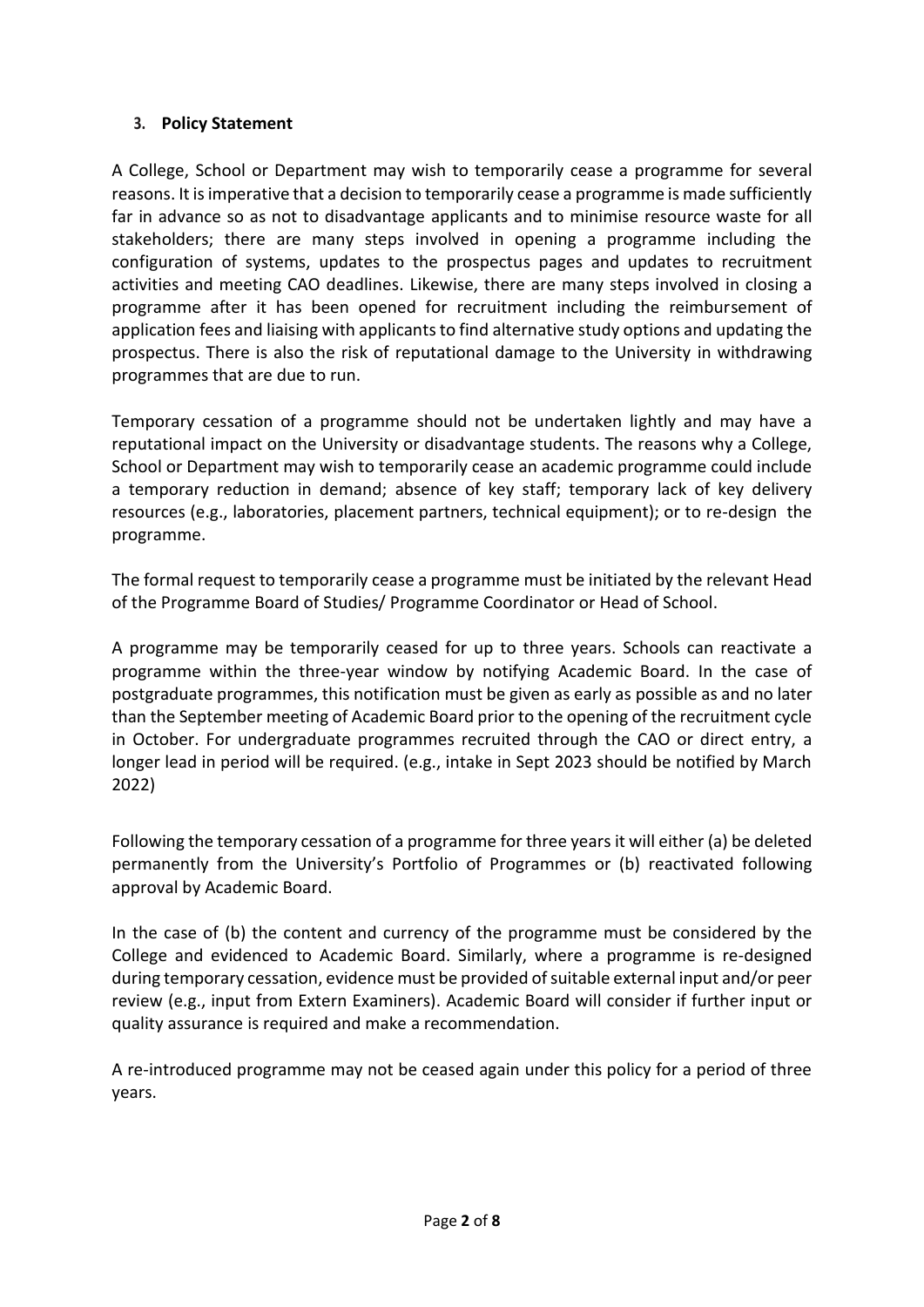## **4. Procedure**

The following procedure should be followed:

## **4.1 Timelines for planned Temporary Cessation**

Sufficient time needs to be allowed for the process of consultation and approval taking account of the annual recruitment cycle and any requirements to notify third parties such as external accreditation bodies, delivery partners, recruitment partners/agents and the Irish immigration authorities (INIS). Programmes delivered with other partners will typically be governed by contracts or Memoranda of Agreement with specific break clauses.

For UG programmes, the process must be completed as early as possible, and all temporary cessations must be notified before February in the year preceding the temporary cessation to meet the CAO cycle.

For PG programmes the process must be completed as early as possible and temporary cessations must be fully approved by the relevant College by 1st October in the year preceding the temporary cessation to align with the opening of the recruitment cycle. For example, college approved temporary cessations must be notified to APAR by  $1<sup>st</sup>$  October 2022 for any programme which will not open for recruitment in October 2022 for a September 2023 intake. It is recognised that some flexibility is required, and this has been built into the process as detailed in section 4.5 below.

# **4.2 Advance Consultation**

**UG programmes:** Where the intention is to cease an Undergraduate programme recruited through the CAO or listed in the CAO Handbook, the proposer should discuss with the College Manager in the first instance. The College Manager should contact the Admissions Officer, Deputy Director International and the Head of Academic Programmes and Regulations(APAR) to discuss any other options which may be available in the first instance.

**PG Programmes:** Where the intention is to cease a postgraduate programme recruited through UCC Apply, PAC or local admissions, the proposer should discuss with the College Manager in the first instance. The College Manager should contact the Head of the Graduate Studies Office and the Head of APAR to discuss any other options which may be available in the first instance.

## **4.3 Initiation of Temporary Cessation**

A request to temporarily cease a programme must be submitted on a TS1 Form and referred by the Head of the Programme Board of Studies/ Programme Coordinator or Head of School to the relevant College for final approval in accordance with local procedures. The request should take cognisance of external accreditation (if any) and involve discussion and sign-off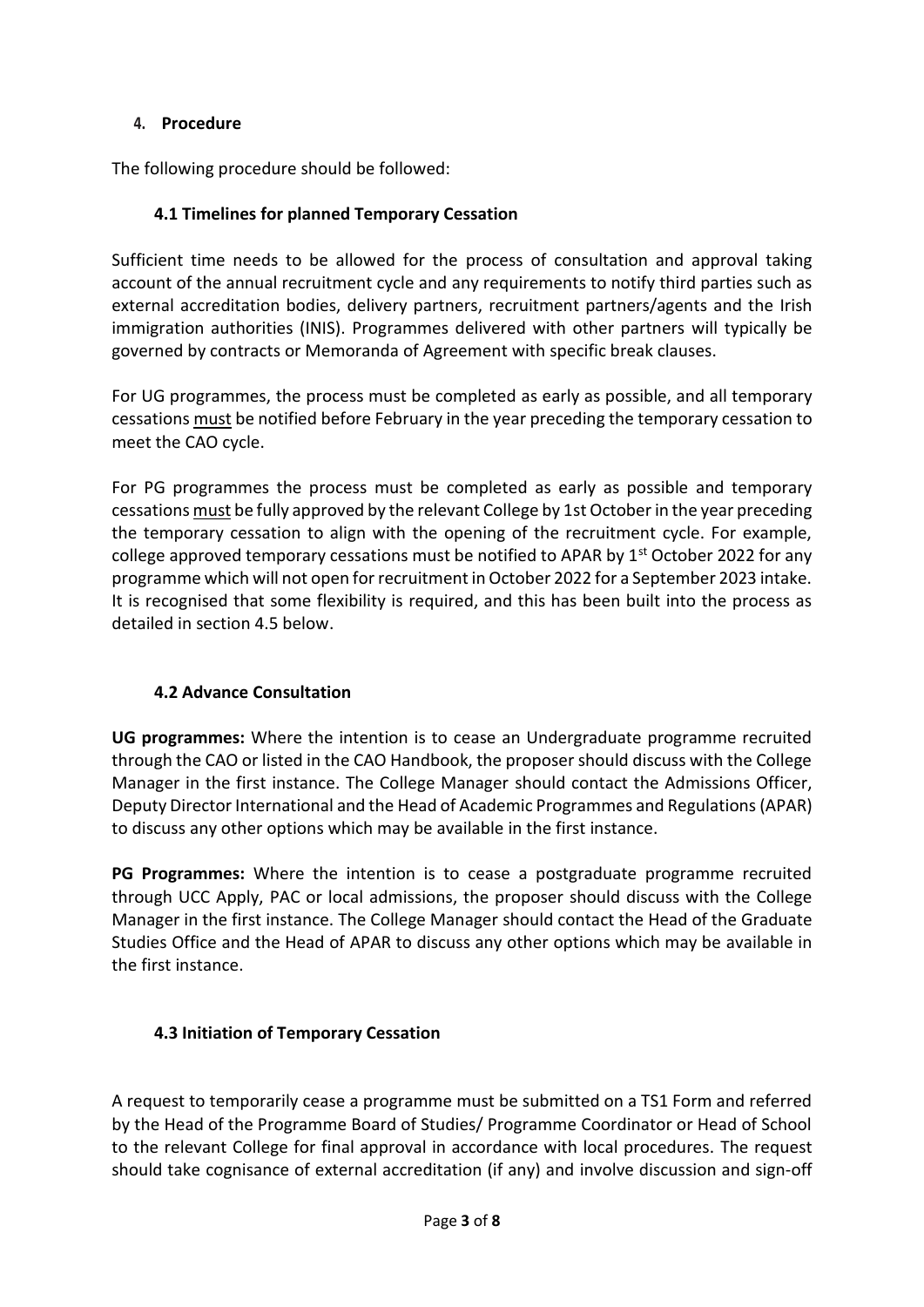by (a) a person nominated for this purpose by the relevant College Council (e.g., vice-head of college with responsibility for curriculum matters or chair of the college curriculum committee) and (b) the college financial analyst.

Following approval, the relevant College Office will forward the College-approved TS1 Form to APAR who in turn will notify the relevant impacted offices e.g., Recruitment and Admissions, Student Records and Examinations and Systems Administration. In the case of programmes accredited by any external accrediting body, it will be the responsibility of the Lead College to notify the relevant accreditation body of the suspension.

# **4.4 Postgraduate Recruitment and Admissions**

College-approved TS1 Forms must be forwarded to APAR by the 1st of October to align with the opening of the new recruitment cycle. This will ensure that:

- The programme is not configured and opened for recruitment on UCCApply (or PAC in the case of a handful of programmes).
- A note is placed in the prospectus advising that the programme is not on offer for the next intake.
- The programme is removed from any recruitment campaigns.

Once the  $1<sup>st</sup>$  of October passes and in extenuating circumstances, if a programme needs to be pulled from the recruitment cycle and temporarily ceased some flexibility is possible for **late temporary cessations**. In this instance, College-approved TS1 Forms must be forwarded to APAR no later than the **25th of January** to facilitate notification to Recruitment and Admissions by the 31st of January so that the programme does not remain open to applicants on UCCApply and the prospectus can be updated to state that the programme is not on offer for the next intake.

Any applicant at this stage must be immediately contacted by the Programme Coordinator or nominee to explain that the programme will not run and to give advice to the applicant about other study options. Any applicant who is not interested in applying for another programme must be reimbursed the application fee. This will be done via UCCApply Support Team and the School/Department will be charged internally by Recruitment and Admissions.

**After 25th January and up to 30th April**, if a programme cannot run, **permission from the Deputy President and Registrar** must be sought by the relevant Head of College to temporarily cease the programme and process an Emergency Temporary Cessation. If permission is granted:

- A College-approved TS1 Form must be immediately forwarded to APAR for notification to Recruitment and Admissions so that UCCApply does not remain open for the programme.
- Any applicant at this stage must be immediately contacted by the Programme Coordinator or nominee to explain that the programme will not run and to give advice to the applicant about other study options. Any applicant that is not interested in applying for another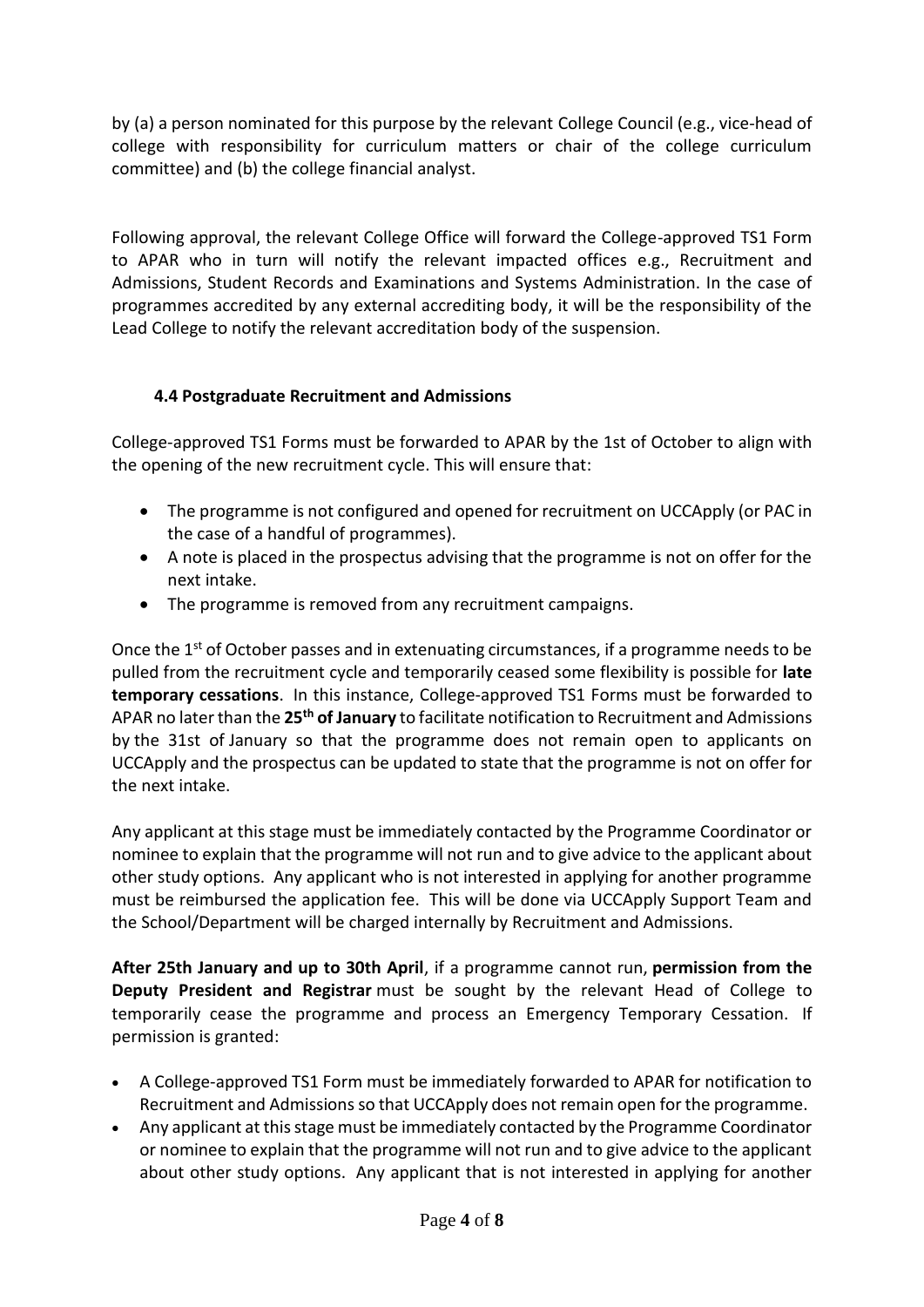programme must be reimbursed the application fee. This will be done via UCCApply and the School/Department will be charged internally by Recruitment and Admissions.

## **After the 1st May any programme that has an acceptance must run.**

## **4.5 Undergraduate Prospectus (non-CAO/local recruitment)**

For non-CAO, locally recruited programmes, College-approved TS1 Forms must be forwarded to APAR who will notify the Admissions Office who will remove the programme from the undergraduate prospectus (publication of the prospectus occurs 18 months in advance of student intake).

Temporary Cessation of programmes after publication of the prospectus will be noted on the Study at UCC website.

## **4.6 Programmes Recruited via Adult Continuing Education**

The temporary cessation and re-activation of Adult Continuing Education (ACE) programmes will be administered by ACE in accordance with this policy.

## **4.7 Programmes Recruited via the IMI**

IMI is analogous to a School for this policy. The temporary cessation and re-activation of IMI programmes will be administered by the College of Business & Law in accordance with this policy.

## **4.8 Joint and Collaborative Programmes**

The temporary cessation and re-activation of joint and collaborative programmes will be proposed and managed by the relevant College in accordance with this policy considering the contractual requirements set out in the Memorandum of Agreement (MoA) or contract between UCC and the collaborating institution(s). The College Manager should contact the Academic Secretary for advice in advance of the submission of the TS1 form for College approval.

## **4.9 University Calendar and Book of Modules**

APAR will note that the programme is not on offer in the University Calendar. During the period of the temporary cessation the programme description will be retained and published in the Calendar; module descriptions will be retained on the CIM Module System but not published in the Book of Modules unless offered on other active programmes.

## **5. Reactivation and Timelines**

To reactivate a programme, the Head of the Programme Board of Studies/ Programme Coordinator or Head of School must complete an MM1 form and submit to the relevant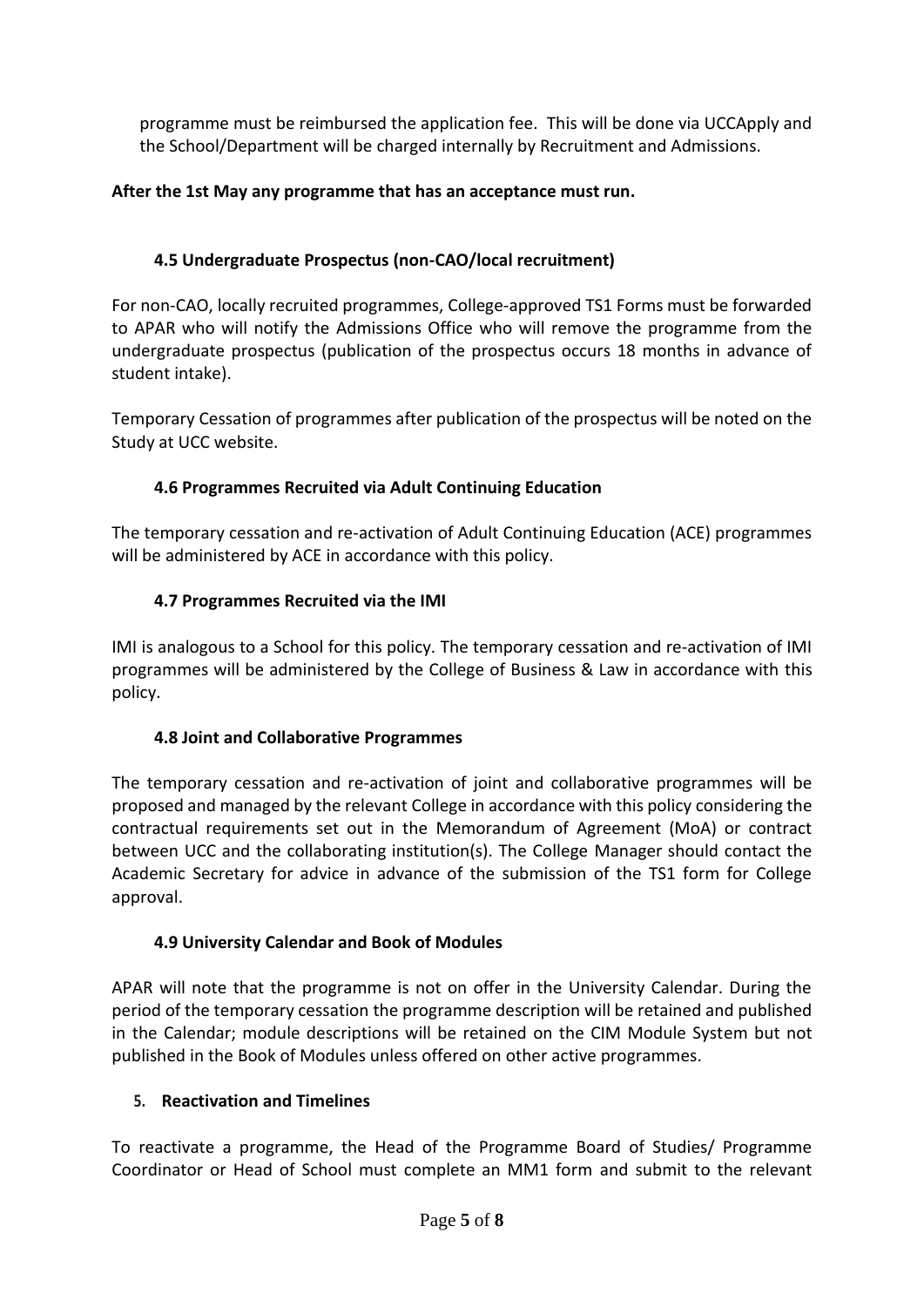College for consideration. The request should take cognisance of external accreditation (if any). The College-approved MM1 form must be forwarded by the College to the September Academic Board for final approval

In the case of postgraduate programmes, the Programme Coordinator must alert the Head of Student Recruitment and the Head of APAR no later than 1<sup>st</sup> June in the year of reactivation. For example, this preliminary discussion between the Programme Coordinator, the Head of Student Recruitment and Head of APAR, must take place by  $1<sup>st</sup>$  June 2022 for any programme that is expected to re-open for recruitment in October 2022 for a September 2023 intake. Following discussion with the Head of Recruitment and the Head of APAR, if reactivation is to proceed, then reactivation must be **fully** internally approved by Academic Board and notified to APAR by  $1<sup>st</sup>$  October in advance of the recruitment cycle opening.

The relevant College Office will inform APAR using the appropriate form and APAR will in turn notify the relevant impacted offices e.g., Recruitment and Admissions, Student Records and Examinations and Systems Administration. In the case of programmes accredited by any external accrediting body, it will be the responsibility of the Lead College to notify the relevant accreditation body of the reactivation and take any necessary steps in this regard.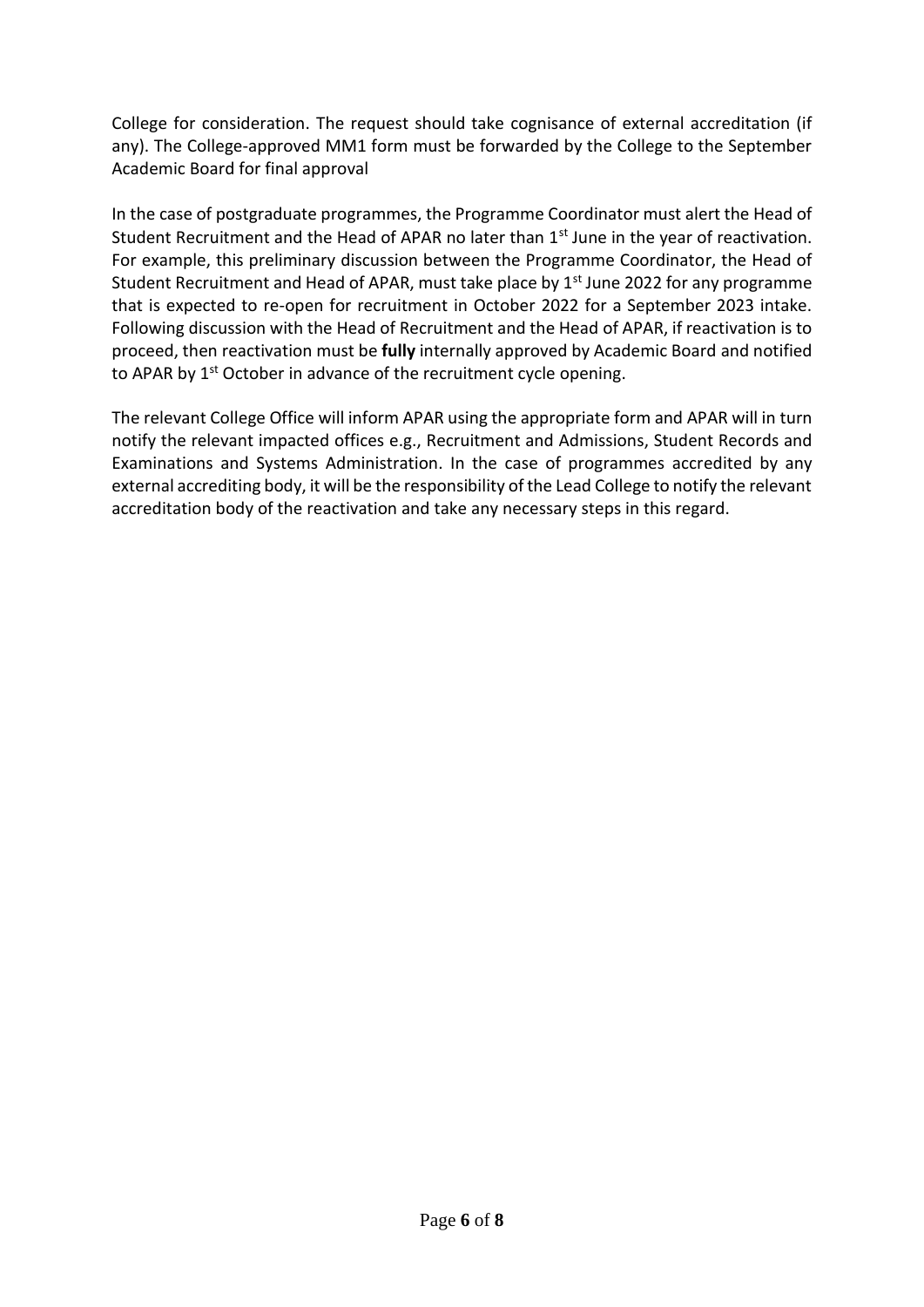# **Appendix – Current Approved Dates (AB 01-12-21) for the temporary cessation of postgraduate programmes**

| Latest date for submission of                           | <b>Type</b><br>of<br>temporary<br><b>Consequences</b>                                                                                                                                                  |                                                                                                                                                                                                                                                                                                                                                                                                                                                                                                                                                                                                                                                                                                                                                       |
|---------------------------------------------------------|--------------------------------------------------------------------------------------------------------------------------------------------------------------------------------------------------------|-------------------------------------------------------------------------------------------------------------------------------------------------------------------------------------------------------------------------------------------------------------------------------------------------------------------------------------------------------------------------------------------------------------------------------------------------------------------------------------------------------------------------------------------------------------------------------------------------------------------------------------------------------------------------------------------------------------------------------------------------------|
| relevant College approved                               | cessation                                                                                                                                                                                              |                                                                                                                                                                                                                                                                                                                                                                                                                                                                                                                                                                                                                                                                                                                                                       |
| forms to APAR                                           |                                                                                                                                                                                                        |                                                                                                                                                                                                                                                                                                                                                                                                                                                                                                                                                                                                                                                                                                                                                       |
| 01 October                                              | Normal temporary<br>cessation.<br>College-approved TS1 Form<br>submission to APAR to<br>facilitate notification to<br>Recruitment and<br>Admission in advance of<br>the recruitment cycle<br>opening.  | The programme is not opened<br>$\bullet$<br>for recruitment on UCCApply<br>A note is placed in the<br>$\bullet$<br>prospectus advising that the<br>programme is not on offer for<br>the next intake.<br>The programme is removed<br>$\bullet$<br>from any recruitment<br>campaigns.<br>The Calendar will note that the<br>$\bullet$<br>programme is not on offer and<br>modules unique to the<br>programme will be removed<br>from the Book of Modules                                                                                                                                                                                                                                                                                                |
| 31 January<br>(to APAR by 25 January for<br>processing) | Late temporary cessation.<br>Latest date for College-<br>approved TS1 Form<br>submission to APAR to<br>facilitate notification to<br>Recruitment and<br>Admission of all late<br>Temporary Cessations. | <b>Recruitment and Admissions</b><br>$\bullet$<br>must be informed immediately<br>(in parallel with the formal<br>temporary cessation<br>application) so that UCCApply<br>does not remain open for the<br>programme.<br>All applicants must be<br>٠<br>immediately contacted by the<br>Programme Coordinator.<br>Applicants may need fee<br>$\bullet$<br>reimbursed if there is no<br>alternative study option.<br>The prospectus is updated to<br>$\bullet$<br>state that the programme is not<br>on offer for the next intake.<br>The programme is removed<br>$\bullet$<br>from any recruitment<br>campaigns<br>The Calendar will note that the<br>$\bullet$<br>programme is not on offer and<br>modules unique to the<br>programme will be removed |